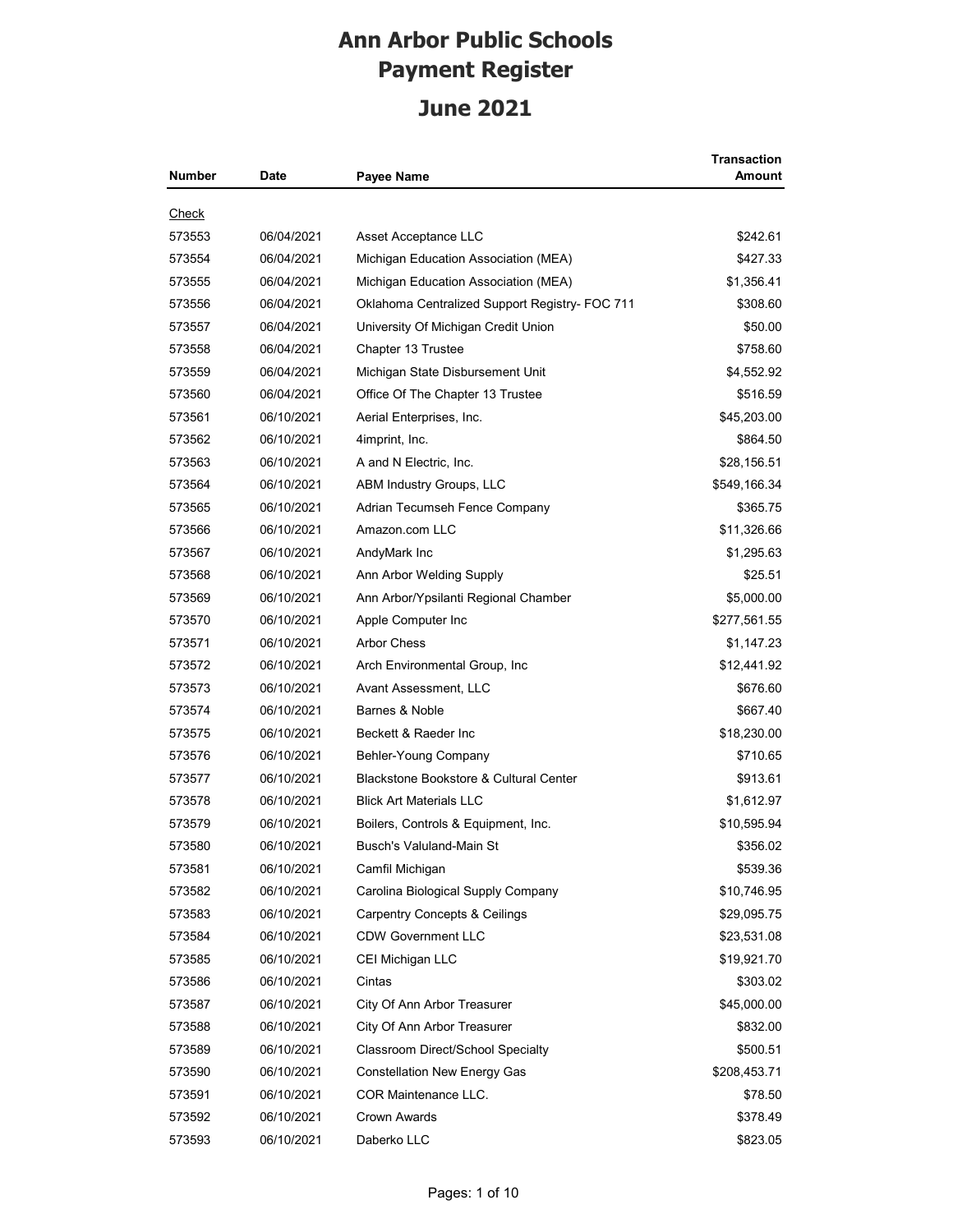| 573594 | 06/10/2021 | Davis Vision                                | \$3,229.43   |
|--------|------------|---------------------------------------------|--------------|
| 573595 | 06/10/2021 | Demco, Inc.                                 | \$308.05     |
| 573596 | 06/10/2021 | Detroit Edison Or Dte Energy                | \$65,063.60  |
| 573597 | 06/10/2021 | Dihydro Services Inc                        | \$212.00     |
| 573598 | 06/10/2021 | Dollar Bill Copying                         | \$2,939.20   |
| 573599 | 06/10/2021 | Dte Energy                                  | \$11,425.25  |
| 573600 | 06/10/2021 | Dummies On The Run Jerry Buffman            | \$210.00     |
| 573601 | 06/10/2021 | EduKit, Inc                                 | \$22,140.00  |
| 573602 | 06/10/2021 | Enterprise Rent-A-Car                       | \$68.30      |
| 573603 | 06/10/2021 | Events To Remember, LLC                     | \$2,754.00   |
| 573604 | 06/10/2021 | Fanta, Jane                                 | \$4,970.00   |
| 573605 | 06/10/2021 | Ferguson Enterprises, Inc.                  | \$678.30     |
| 573606 | 06/10/2021 | Fiber Link Inc.                             | \$3,331.50   |
| 573607 | 06/10/2021 | Fishbeck                                    | \$90,491.39  |
| 573608 | 06/10/2021 | Flinn Scientific Co.                        | \$198.15     |
| 573609 | 06/10/2021 | Follett School Solutions, Inc.              | \$1,630.99   |
| 573610 | 06/10/2021 | Foresight Group                             | \$3,070.66   |
| 573611 | 06/10/2021 | <b>FPT Metro Waste</b>                      | \$680.00     |
| 573612 | 06/10/2021 | <b>General Painting Company LLC</b>         | \$9,600.00   |
| 573613 | 06/10/2021 | Global Interpreting Services LLC-2          | \$4,243.19   |
| 573614 | 06/10/2021 | Goodyear HVAC Sales, Inc                    | \$24,633.00  |
| 573615 | 06/10/2021 | Gordon Food Service                         | \$155.49     |
| 573616 | 06/10/2021 | Goyette Mechanical Co                       | \$465,548.07 |
| 573617 | 06/10/2021 | Graduate Service Inc.                       | \$100.00     |
| 573618 | 06/10/2021 | <b>Graduation Alliance</b>                  | \$50,950.00  |
| 573619 | 06/10/2021 | Grainger                                    | \$339.91     |
| 573620 | 06/10/2021 | GreatAmerica Financial Services Corporation | \$948.00     |
| 573621 | 06/10/2021 | H.V. Burton Company                         | \$396.00     |
| 573622 | 06/10/2021 | Heinemann Greenwood Publishing              | \$6,074.40   |
| 573623 | 06/10/2021 | Historical Society of Michigan              | \$1,120.00   |
| 573624 | 06/10/2021 | Huntington National Bank                    | \$1,000.00   |
| 573625 | 06/10/2021 | Innovative Communications Inc.              | \$209.00     |
| 573626 | 06/10/2021 | Iron Mountain                               | \$155.00     |
| 573627 | 06/10/2021 | J W Pepper & Sons, Inc.                     | \$192.00     |
| 573628 | 06/10/2021 | J.C. Ehrlich Pest Control                   | \$2,410.00   |
| 573629 | 06/10/2021 | Jackson Service Company                     | \$883.00     |
| 573630 | 06/10/2021 | James Lee Michaels DBA Avery Systems        | \$2,095.00   |
| 573631 | 06/10/2021 | Johnstone Supply Detroit Group              | \$1,195.06   |
| 573632 | 06/10/2021 | Jostens, Inc.                               | \$256.28     |
| 573633 | 06/10/2021 | Kolossos Printing                           | \$1,906.55   |
| 573634 | 06/10/2021 | Lakeshore Learning Materials                | \$7,242.75   |
| 573635 | 06/10/2021 | Language Adventure, Inc.                    | \$667.50     |
| 573636 | 06/10/2021 | Let's Go Transportation Services            | \$3,180.00   |
| 573637 | 06/10/2021 | Lowe's Home Centers, Inc.                   | \$2,418.23   |
| 573638 | 06/10/2021 | <b>Madison Electric</b>                     | \$8,353.01   |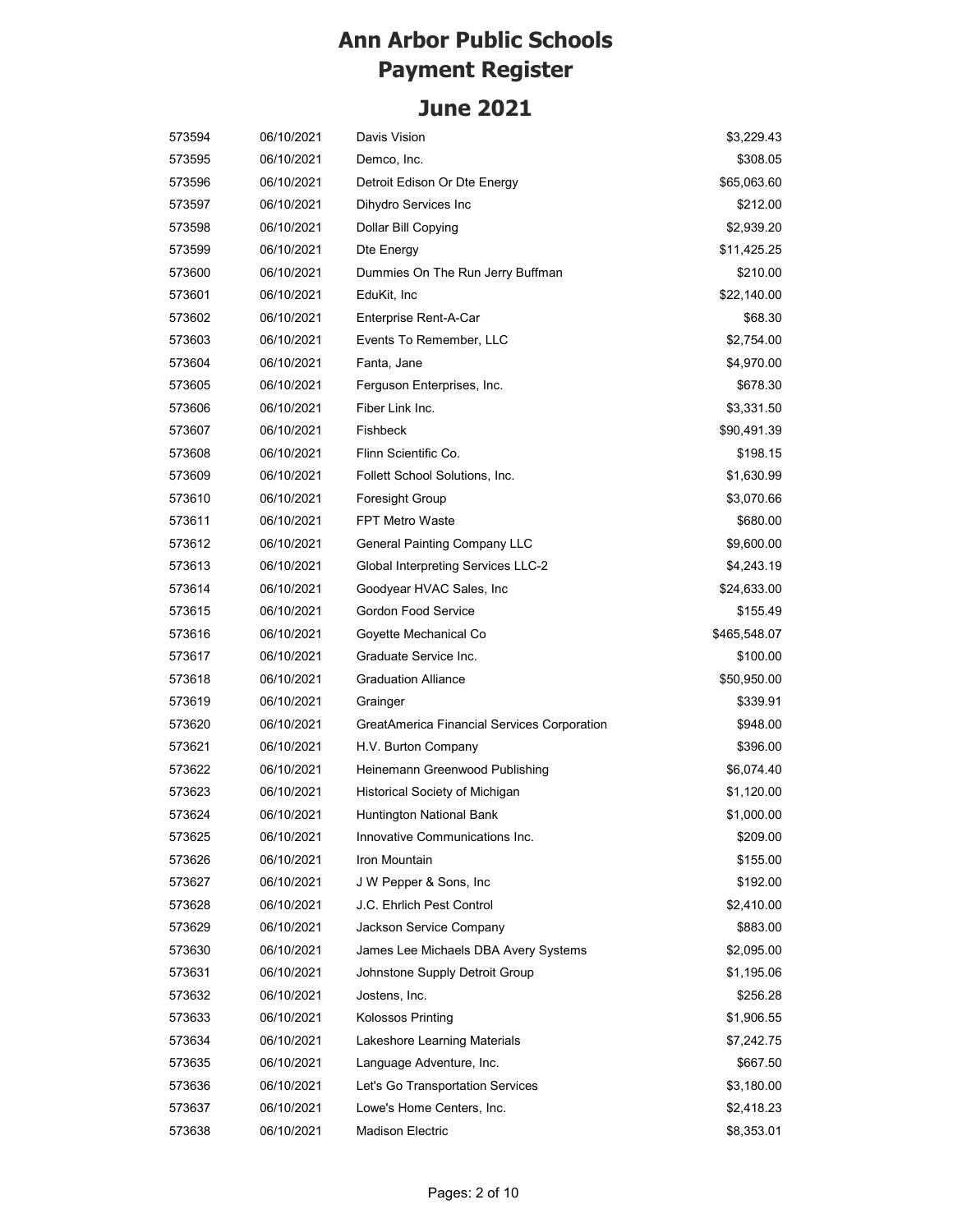| 573639 | 06/10/2021 | Marshall Music Co                                | \$25.95     |
|--------|------------|--------------------------------------------------|-------------|
| 573640 | 06/10/2021 | <b>McFalone Consulting LLC</b>                   | \$1,000.00  |
| 573641 | 06/10/2021 | Medco Supply Co (lockbox) Or Masune & Surgical S | \$3,135.74  |
| 573642 | 06/10/2021 | <b>Mediscan Staffing Services</b>                | \$4,497.50  |
| 573643 | 06/10/2021 | MEMSPA MI Elem. & Middle School Principals Assoc | \$555.00    |
| 573644 | 06/10/2021 | <b>Meridian Winds LLC</b>                        | \$309.00    |
| 573645 | 06/10/2021 | Michigan Air Products                            | \$3,019.00  |
| 573646 | 06/10/2021 | Michigan Interpreting Services, Inc.             | \$8,865.00  |
| 573647 | 06/10/2021 | Michigan Power Rodding, Inc.                     | \$927.00    |
| 573648 | 06/10/2021 | Michigan School Business Officials/MSBO          | \$230.00    |
| 573649 | 06/10/2021 | Midwestern Consulting Inc-Mci                    | \$2,037.20  |
| 573650 | 06/10/2021 | MKD Enterprises, Inc.                            | \$4,300.00  |
| 573651 | 06/10/2021 | <b>National Business Furniture</b>               | \$2,101.34  |
| 573652 | 06/10/2021 | NUCO2 Inc                                        | \$1,516.81  |
| 573653 | 06/10/2021 | Office Depot                                     | \$5,261.16  |
| 573654 | 06/10/2021 | <b>OHM Advisors</b>                              | \$2,375.25  |
| 573655 | 06/10/2021 | Orangeyes, Inc.                                  | \$1,800.00  |
| 573656 | 06/10/2021 | Oriental Trading Co.                             | \$197.91    |
| 573657 | 06/10/2021 | Pediatric Therapy Associates                     | \$52,745.00 |
| 573658 | 06/10/2021 | <b>Pioneer Valley Educational Press</b>          | \$5,234.75  |
| 573659 | 06/10/2021 | <b>Pitney Bowes</b>                              | \$554.79    |
| 573660 | 06/10/2021 | Pitney Bowes-Purchase Power                      | \$200.00    |
| 573661 | 06/10/2021 | Plante & Moran, PLLC                             | \$9,000.00  |
| 573662 | 06/10/2021 | ProCare Therapy, Inc.                            | \$6,660.00  |
| 573663 | 06/10/2021 | Project Grow, Inc.                               | \$325.59    |
| 573664 | 06/10/2021 | Project Lead The Way, Inc.                       | \$1,684.00  |
| 573665 | 06/10/2021 | Quench USA Inc.                                  | \$79.90     |
| 573666 | 06/10/2021 | <b>Quill Corporation</b>                         | \$3,803.02  |
| 573667 | 06/10/2021 | Read To Them                                     | \$1,527.75  |
| 573668 | 06/10/2021 | Rent A John                                      | \$351.61    |
| 573669 | 06/10/2021 | Roberts and Limbrick Enterprises, LLC            | \$100.00    |
| 573670 | 06/10/2021 | Scholastic Inc                                   | \$2,198.03  |
| 573671 | 06/10/2021 | School Specialty Inc*                            | \$11,551.09 |
| 573672 | 06/10/2021 | SCS Industries, LLC.                             | \$20,380.00 |
| 573673 | 06/10/2021 | Securitas Security Services USA, Inc.            | \$26,700.57 |
| 573674 | 06/10/2021 | Sentinel Technologies Inc                        | \$14,218.00 |
| 573675 | 06/10/2021 | Service Sports, Inc.                             | \$1,892.50  |
| 573676 | 06/10/2021 | Shamrock Floor Inc                               | \$6,345.36  |
| 573677 | 06/10/2021 | Simply Construction & Excavating, LLC            | \$74,069.00 |
| 573678 | 06/10/2021 | <b>SME</b>                                       | \$1,100.00  |
| 573679 | 06/10/2021 | Stericycle                                       | \$745.30    |
| 573680 | 06/10/2021 | Sunbelt Rental, Inc.                             | \$9,829.00  |
| 573681 | 06/10/2021 | Sunglo Restoration Svcs Inc                      | \$4,777.74  |
| 573682 | 06/10/2021 | Susan Fisher dba What Is It This Week?           | \$684.50    |
| 573683 | 06/10/2021 | <b>Talx Corporation</b>                          | \$108.60    |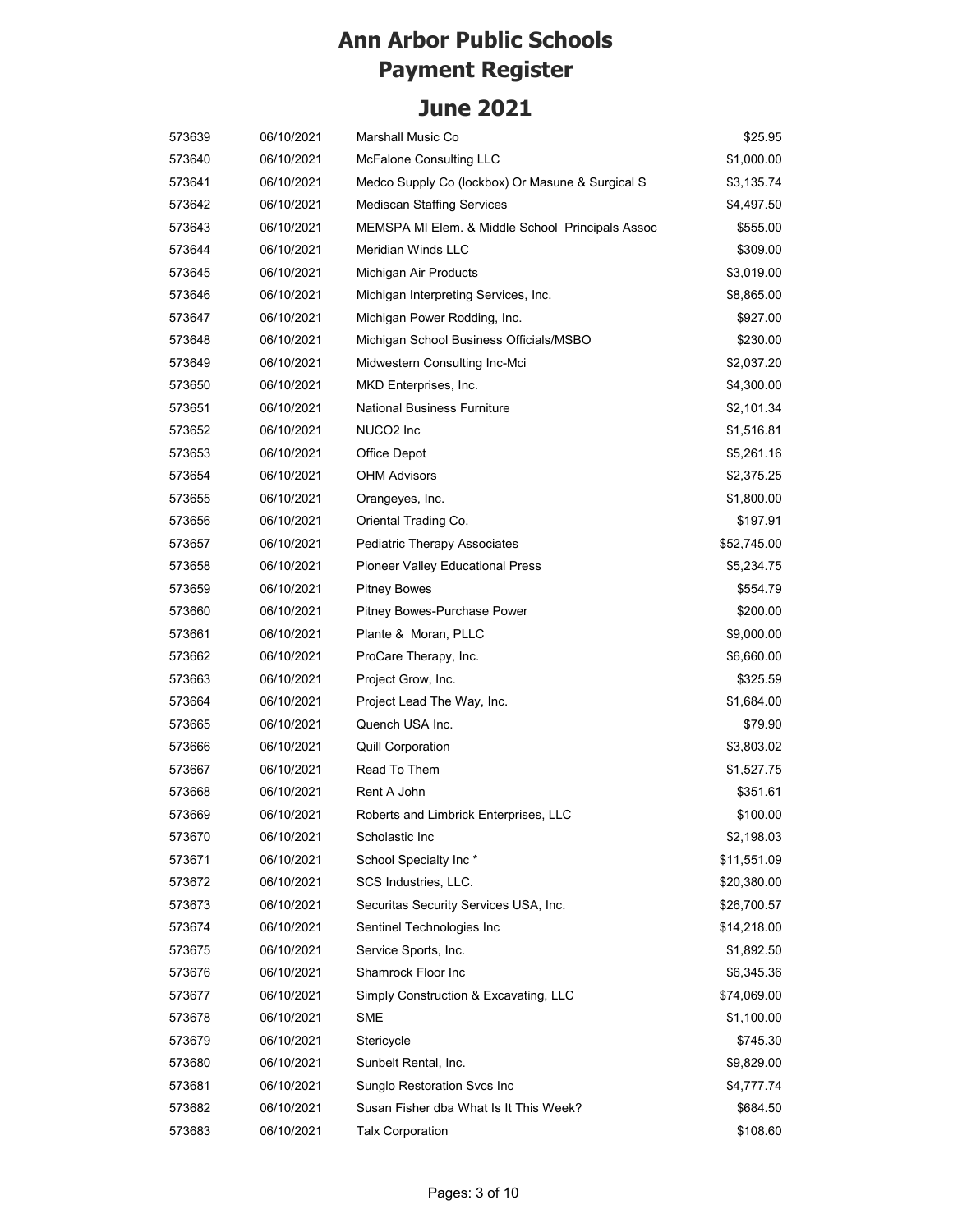| 573684 | 06/10/2021 | The Heaney Group                          | \$1,255.80   |
|--------|------------|-------------------------------------------|--------------|
| 573685 | 06/10/2021 | The Sherwin-Williams Company              | \$3,557.80   |
| 573686 | 06/10/2021 | <b>Therapy Travelers</b>                  | \$3,982.50   |
| 573687 | 06/10/2021 | <b>Total Education Solutions</b>          | \$6,187.50   |
| 573688 | 06/10/2021 | Trafera Holdings, LLC                     | \$16,698.00  |
| 573689 | 06/10/2021 | ULINE, INC.                               | \$46.30      |
| 573690 | 06/10/2021 | <b>Underground Printing</b>               | \$2,095.77   |
| 573691 | 06/10/2021 | <b>University Translator Services</b>     | \$765.00     |
| 573692 | 06/10/2021 | Unum Life Insurance Company Of America    | \$3,890.29   |
| 573693 | 06/10/2021 | Unum Long/Short Term Insurance Company Of | \$11,705.60  |
| 573694 | 06/10/2021 | US Foods, Inc.                            | \$434.17     |
| 573695 | 06/10/2021 | US Math Recovery Council                  | \$1,790.00   |
| 573696 | 06/10/2021 | W.J. O'Neil Company                       | \$544,254.63 |
| 573697 | 06/10/2021 | <b>Washtenaw Communications</b>           | \$1,195.28   |
| 573698 | 06/10/2021 | Washtenaw Glass Co.                       | \$277.13     |
| 573699 | 06/10/2021 | Washtenaw Intermediate School District    | \$115,185.28 |
| 573700 | 06/10/2021 | Waste Management                          | \$1,502.92   |
| 573701 | 06/10/2021 | <b>Wenger Corporation</b>                 | \$4,362.46   |
| 573702 | 06/10/2021 | Williams Scotsman, Inc.                   | \$168.00     |
| 573703 | 06/10/2021 | Wilson Language Training                  | \$1,255.18   |
| 573704 | 06/10/2021 | Wolverine Supply Inc                      | \$24.20      |
| 573705 | 06/10/2021 | Woodwind & Brasswind                      | \$128.98     |
| 573706 | 06/10/2021 | Wps Western Psychologica                  | \$757.90     |
| 573707 | 06/10/2021 | Young Supply Co                           | \$459.26     |
| 573708 | 06/10/2021 | Kapnick Insurance Group                   | \$17,216.00  |
| 573709 | 06/10/2021 | Becker, Jennifer                          | \$117.15     |
| 573710 | 06/10/2021 | Bobroff, Sondra                           | \$43.45      |
| 573711 | 06/10/2021 | Davillier, Huda                           | \$131.35     |
| 573712 | 06/10/2021 | Dinser, Caroline                          | \$94.00      |
| 573713 | 06/10/2021 | Feng, Yongjia                             | \$77.99      |
| 573714 | 06/10/2021 | Koiwa, Norie                              | \$15.00      |
| 573715 | 06/10/2021 | Kristjansdottir, Alfhildur                | \$25.45      |
| 573716 | 06/10/2021 | Lee, Jong                                 | \$34.50      |
| 573717 | 06/10/2021 | Lee, Jong                                 | \$44.30      |
| 573718 | 06/10/2021 | Liu, Eric                                 | \$18.50      |
| 573719 | 06/10/2021 | Liu, Rui                                  | \$185.55     |
| 573720 | 06/10/2021 | Matsuura, Masaki                          | \$86.00      |
| 573721 | 06/10/2021 | Menz, Melissa                             | \$100.00     |
| 573722 | 06/10/2021 | Perry, Jennifer                           | \$26.00      |
| 573723 | 06/10/2021 | Rustic, Sarah                             | \$13.00      |
| 573724 | 06/10/2021 | Rustic, Sarah                             | \$92.00      |
| 573725 | 06/10/2021 | Wang, Shiyong                             | \$386.75     |
| 573726 | 06/10/2021 | Wroten, Mary                              | \$22.00      |
| 573727 | 06/18/2021 | Asset Acceptance LLC                      | \$15.89      |
| 573728 | 06/18/2021 | Michigan Education Association (MEA)      | \$9.82       |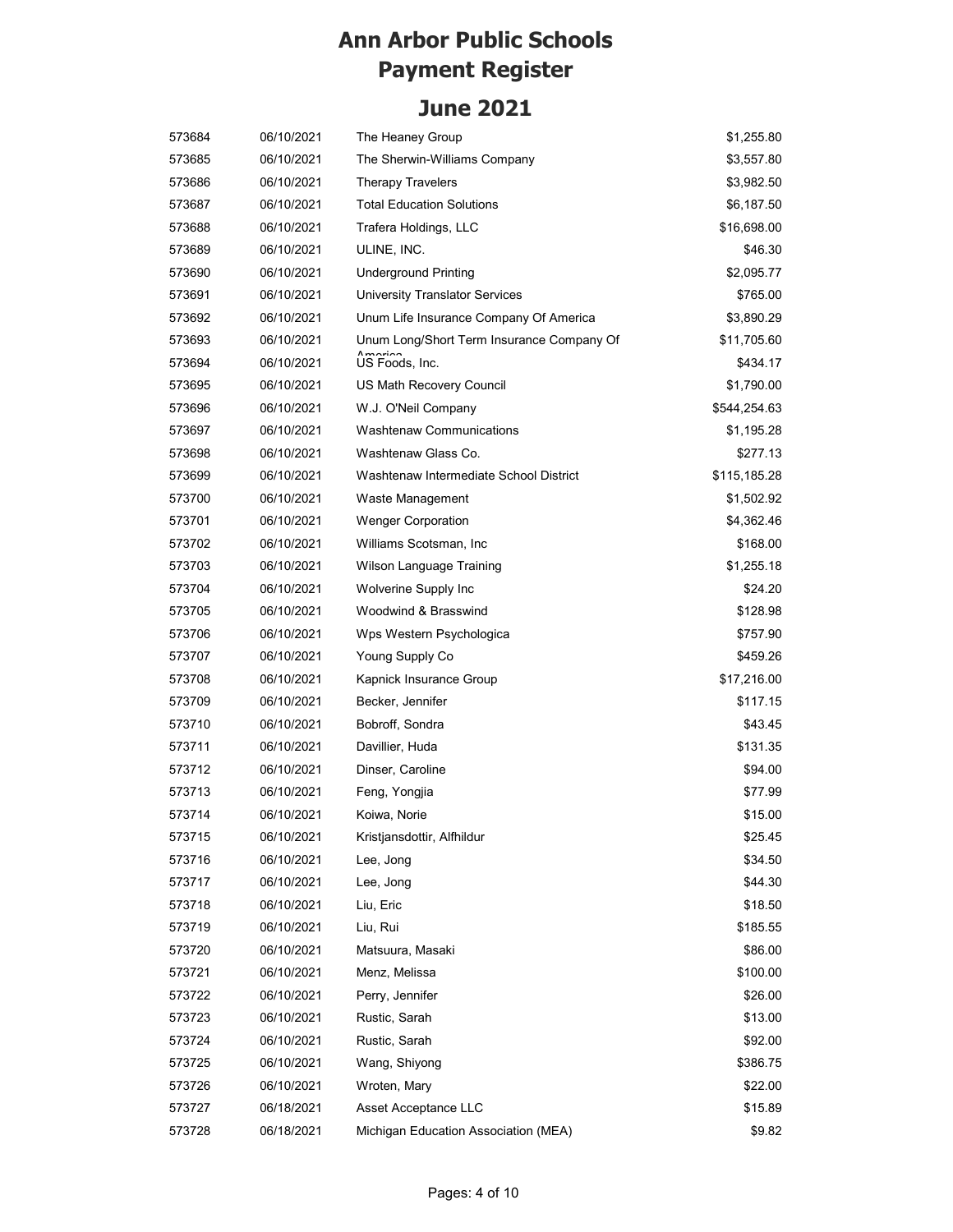| 573729 | 06/18/2021 | Michigan Education Association (MEA)           | \$1,319.85   |
|--------|------------|------------------------------------------------|--------------|
| 573730 | 06/18/2021 | Oklahoma Centralized Support Registry- FOC 711 | \$311.90     |
| 573731 | 06/18/2021 | University Of Michigan Credit Union            | \$50.00      |
| 573732 | 06/18/2021 | Chapter 13 Trustee                             | \$758.60     |
| 573733 | 06/18/2021 | Michigan State Disbursement Unit               | \$4,552.92   |
| 573734 | 06/18/2021 | Office Of The Chapter 13 Trustee               | \$516.59     |
| 573735 | 06/28/2021 | A and N Electric, Inc.                         | \$71,262.00  |
| 573736 | 06/28/2021 | A-1 Rental                                     | \$135.00     |
| 573737 | 06/28/2021 | Adapted Physical Education Services LLC        | \$840.00     |
| 573738 | 06/28/2021 | Adrian Tecumseh Fence Company                  | \$1,205.00   |
| 573739 | 06/28/2021 | Aerial Enterprises, Inc.                       | \$4,434.00   |
| 573740 | 06/28/2021 | Aero Filter, Inc.                              | \$30,853.64  |
| 573741 | 06/28/2021 | <b>AFLAC</b>                                   | \$8,416.36   |
| 573742 | 06/28/2021 | <b>AIS Construction Equipment</b>              | \$5,260.00   |
| 573743 | 06/28/2021 | Alro Steel Corporation                         | \$1,380.38   |
| 573744 | 06/28/2021 | <b>AM Services</b>                             | \$129,104.03 |
| 573745 | 06/28/2021 | Amazon.com LLC                                 | \$615.29     |
| 573746 | 06/28/2021 | American Button Machines, KB Industries, Inc.  | \$496.30     |
| 573747 | 06/28/2021 | AndyMark Inc                                   | \$4,090.75   |
| 573748 | 06/28/2021 | Ann Arbor Area Transportation Authority        | \$700.00     |
| 573749 | 06/28/2021 | Ann Arbor Observer                             | \$2,990.60   |
| 573750 | 06/28/2021 | Ann Arbor Sport Fencing Club                   | \$2,994.66   |
| 573751 | 06/28/2021 | Ann Arbor Welding Supply                       | \$104.77     |
| 573752 | 06/28/2021 | AntrhoMed LLC                                  | \$2,450.00   |
| 573753 | 06/28/2021 | Apple Computer Inc                             | \$3,120.85   |
| 573754 | 06/28/2021 | Applied Imaging                                | \$2,852.01   |
| 573755 | 06/28/2021 | Arch Environmental Group, Inc.                 | \$8,507.34   |
| 573756 | 06/28/2021 | <b>Ascott Corporation</b>                      | \$1,645.50   |
| 573757 | 06/28/2021 | B & H Photo Video                              | \$910.67     |
| 573758 | 06/28/2021 | Balanced Perspectives L.L.C.                   | \$1,397.50   |
| 573759 | 06/28/2021 | Barnes & Noble                                 | \$2,237.82   |
| 573760 | 06/28/2021 | Baruzzini Aquatics                             | \$5,856.43   |
| 573761 | 06/28/2021 | Beckett & Raeder Inc                           | \$5,007.50   |
| 573762 | 06/28/2021 | Behler-Young Company                           | \$708.72     |
| 573763 | 06/28/2021 | <b>Belle Tire</b>                              | \$109.46     |
| 573764 | 06/28/2021 | Beth Riske LLC,                                | \$754.00     |
| 573765 | 06/28/2021 | Blackstone Bookstore & Cultural Center         | \$3,136.30   |
| 573766 | 06/28/2021 | <b>Bond Services</b>                           | \$6,000.00   |
| 573767 | 06/28/2021 | Building Technology Associates, Inc.           | \$2,240.00   |
| 573768 | 06/28/2021 | <b>Bulldog Records Management Inc</b>          | \$1,901.90   |
| 573769 | 06/28/2021 | Carpentry Concepts & Ceilings                  | \$7,421.44   |
| 573770 | 06/28/2021 | <b>CDW Government LLC</b>                      | \$28,130.40  |
| 573771 | 06/28/2021 | Center for Neuropsychology & Learning          | \$2,500.00   |
| 573772 | 06/28/2021 | Central Michigan Paper (cmp)                   | \$78.00      |
| 573773 | 06/28/2021 | Cherry Lake Publishing                         | \$1,024.75   |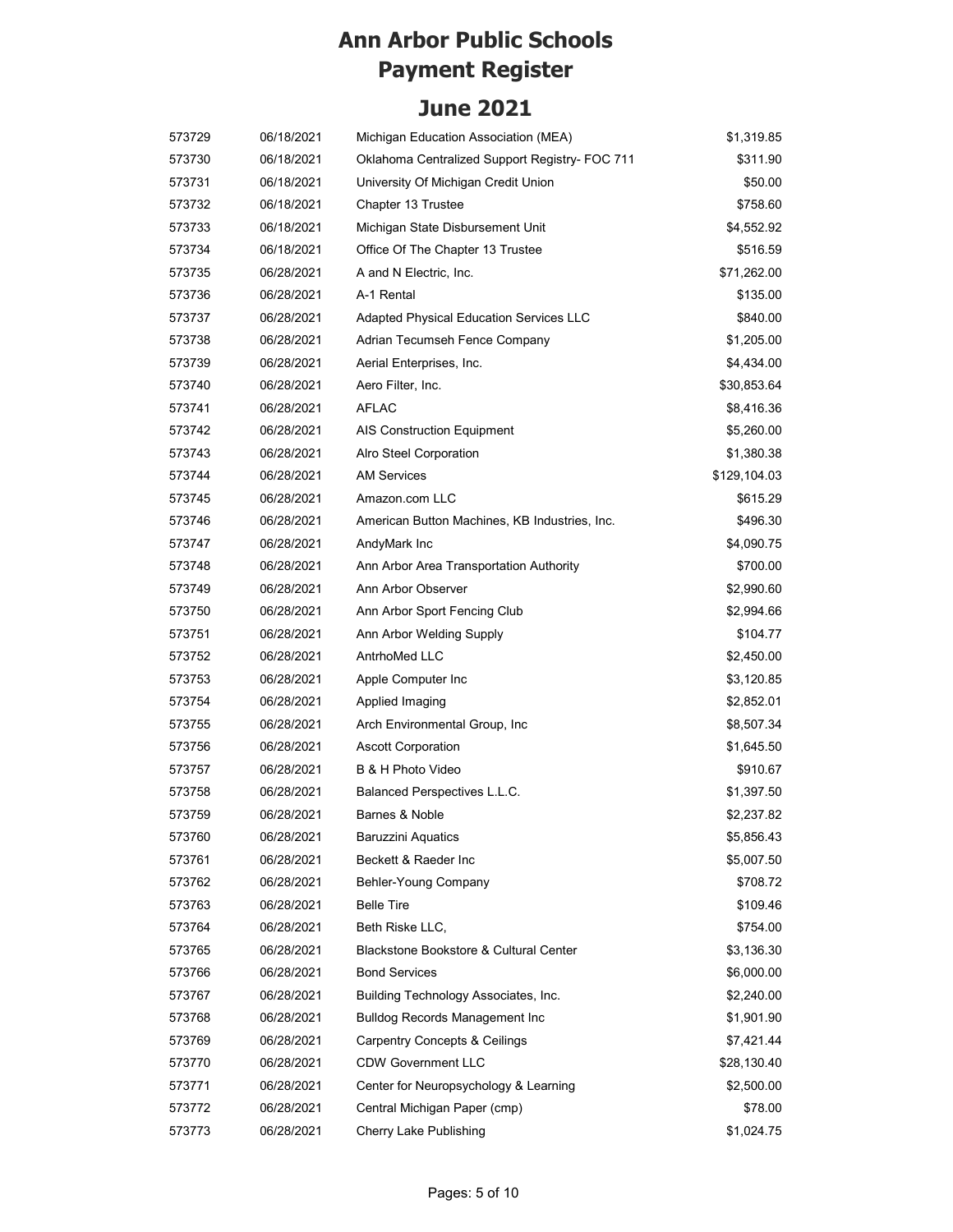| 573774 | 06/28/2021 | Cintas                                      | \$7,601.00   |
|--------|------------|---------------------------------------------|--------------|
| 573775 | 06/28/2021 | Cintas                                      | \$9,624.25   |
| 573776 | 06/28/2021 | City Of Ann Arbor Treasurer                 | \$250.00     |
| 573777 | 06/28/2021 | Clark Hill PLLC                             | \$2,794.90   |
| 573778 | 06/28/2021 | <b>Classroom Direct/School Specialty</b>    | \$1,998.76   |
| 573779 | 06/28/2021 | Collins And Blaha, P.C.                     | \$13,793.00  |
| 573780 | 06/28/2021 | <b>Collins Sports Medicine</b>              | \$2,423.90   |
| 573781 | 06/28/2021 | Colman Wolf Supply Company                  | \$10,242.73  |
| 573782 | 06/28/2021 | Compass Group, DBA Chartwells K-12          | \$366,095.20 |
| 573783 | 06/28/2021 | <b>Constellation New Energy Gas</b>         | \$51,239.89  |
| 573784 | 06/28/2021 | <b>COR Maintenance LLC.</b>                 | \$5,719.18   |
| 573785 | 06/28/2021 | <b>Crawford Door Sales</b>                  | \$12,956.00  |
| 573786 | 06/28/2021 | Crisis Prevention Institute Inc.            | \$150.00     |
| 573787 | 06/28/2021 | <b>Cumberland Therapy</b>                   | \$6,335.00   |
| 573788 | 06/28/2021 | Daberko LLC                                 | \$5,784.99   |
| 573789 | 06/28/2021 | Depcon, Inc                                 | \$1,226.00   |
| 573790 | 06/28/2021 | Detroit Edison Or Dte Energy                | \$138,095.87 |
| 573791 | 06/28/2021 | Dollar Bill Copying                         | \$1,315.12   |
| 573792 | 06/28/2021 | Dte Energy                                  | \$28,655.14  |
| 573793 | 06/28/2021 | DuPree, Krystle                             | \$130.00     |
| 573794 | 06/28/2021 | Enterprise Rent-A-Car                       | \$1,462.25   |
| 573795 | 06/28/2021 | Environmental Consulting & Tech. Inc-ECT    | \$5,000.00   |
| 573796 | 06/28/2021 | Eta Hand2mind                               | \$50.97      |
| 573797 | 06/28/2021 | Fanta, Jane                                 | \$1,050.00   |
| 573798 | 06/28/2021 | <b>Federal Express Corporation</b>          | \$31.06      |
| 573799 | 06/28/2021 | Ferguson Enterprises, Inc.                  | \$13,258.23  |
| 573800 | 06/28/2021 | Fiber Link Inc.                             | \$3,949.75   |
| 573801 | 06/28/2021 | Fishbeck                                    | \$1,083.95   |
| 573802 | 06/28/2021 | Florida Virtual School                      | \$13,120.60  |
| 573803 | 06/28/2021 | Follett School Solutions, Inc.              | \$4,903.29   |
| 573804 | 06/28/2021 | Foresight Group                             | \$1,995.71   |
| 573805 | 06/28/2021 | FPT Metro Waste                             | \$680.00     |
| 573806 | 06/28/2021 | Gaynor, Jeffrey, T                          | \$130.00     |
| 573807 | 06/28/2021 | Geoffrey Theodore Stanton                   | \$180.00     |
| 573808 | 06/28/2021 | Getaway Tours Inc                           | \$995.00     |
| 573809 | 06/28/2021 | Gilbane Building Company                    | \$119,686.84 |
| 573810 | 06/28/2021 | Gordon Food Service                         | \$212.15     |
| 573811 | 06/28/2021 | Goyette Mechanical Co                       | \$171,730.40 |
| 573812 | 06/28/2021 | Graduate Service Inc.                       | \$2,305.00   |
| 573813 | 06/28/2021 | Grainger                                    | \$677.47     |
| 573814 | 06/28/2021 | <b>Grand Blanc Printing</b>                 | \$3,962.00   |
| 573815 | 06/28/2021 | Great Lakes Elevator, LLC                   | \$71,284.50  |
| 573816 | 06/28/2021 | Great Lakes Hotel Supply Company            | \$3,538.00   |
| 573817 | 06/28/2021 | GreatAmerica Financial Services Corporation | \$867.45     |
| 573818 | 06/28/2021 | Gross Electric                              | \$1,567.88   |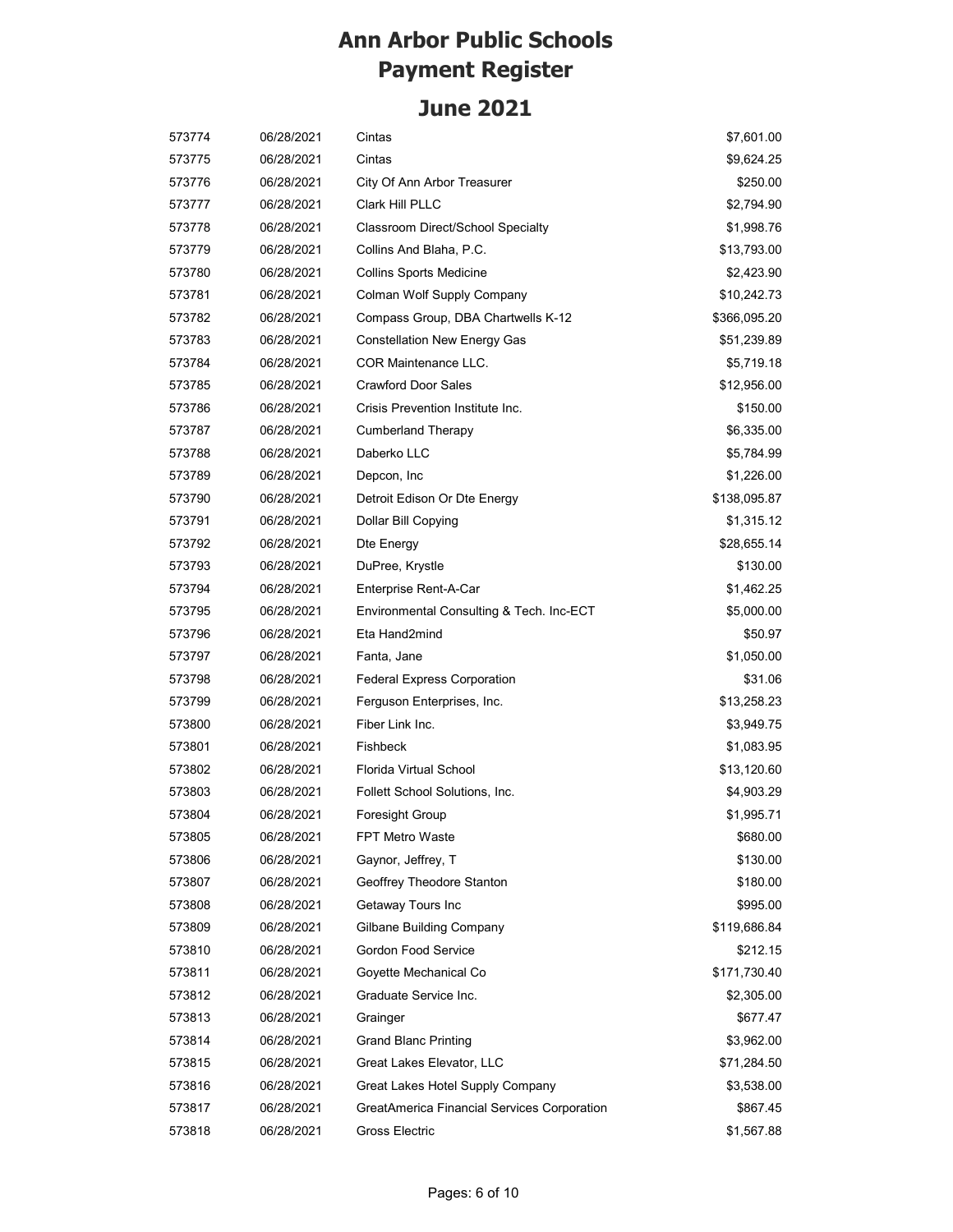| 573819 | 06/28/2021 | <b>GVP Sports Network</b>                        | \$2,040.00     |
|--------|------------|--------------------------------------------------|----------------|
| 573820 | 06/28/2021 | Hathaway, Julia, Rosenwald                       | \$331.25       |
| 573821 | 06/28/2021 | Heinemann Greenwood Publishing                   | \$1,108.75     |
| 573822 | 06/28/2021 | Herff-Jones                                      | \$1,067.63     |
| 573823 | 06/28/2021 | Hewitt's Music, Inc.                             | \$195.00       |
| 573824 | 06/28/2021 | Impact Printing Services, LLC                    | \$276.22       |
| 573825 | 06/28/2021 | Impressive Promotional Products, LLC             | \$6,304.00     |
| 573826 | 06/28/2021 | Inspired By Science, LLC                         | \$1,484.31     |
| 573827 | 06/28/2021 | International Baccalaureate Organization         | \$3,000.00     |
| 573828 | 06/28/2021 | J W Pepper & Sons, Inc.                          | \$667.62       |
| 573829 | 06/28/2021 | James Lee Michaels DBA Avery Systems             | \$1,116.00     |
| 573830 | 06/28/2021 | Jewish Family Services Of Washtenaw Cty Inc.     | \$768.00       |
| 573831 | 06/28/2021 | Johnson, Bryan, Lee                              | \$130.00       |
| 573832 | 06/28/2021 | Johnson Controls Inc                             | \$6,572.00     |
| 573833 | 06/28/2021 | Johnstone Supply Detroit Group                   | \$1,904.53     |
| 573834 | 06/28/2021 | Jostens, Inc.                                    | \$206.29       |
| 573835 | 06/28/2021 | Jostens, Inc.                                    | \$2,008.50     |
| 573836 | 06/28/2021 | Kelly-Shaieb, Jessica, Leigh                     | \$130.00       |
| 573837 | 06/28/2021 | Kone Incorporated                                | \$3,817.86     |
| 573838 | 06/28/2021 | Language Circle Enterprise                       | \$452.10       |
| 573839 | 06/28/2021 | Lauren Radtke-Rounds                             | \$1,450.00     |
| 573840 | 06/28/2021 | Lazarus, Rebecca, Ruth                           | \$130.00       |
| 573841 | 06/28/2021 | Let's Go Transportation Services                 | \$1,642.00     |
| 573842 | 06/28/2021 | Lumens Integration Inc                           | \$150.00       |
| 573843 | 06/28/2021 | <b>Madison Electric</b>                          | \$9,172.91     |
| 573844 | 06/28/2021 | Marathon Engineering Corporation                 | \$14,899.50    |
| 573845 | 06/28/2021 | Medco Supply Co (lockbox) Or Masune & Surgical S | \$2,588.63     |
| 573846 | 06/28/2021 | Mediation Training & Consultation Institute      | \$6,625.00     |
| 573847 | 06/28/2021 | <b>Mediscan Staffing Services</b>                | \$11,088.75    |
| 573848 | 06/28/2021 | Meridian Winds LLC                               | \$476.00       |
| 573849 | 06/28/2021 | Michigan Academy of Dance & Music                | \$374.38       |
| 573850 | 06/28/2021 | Michigan Futsal Factory Academy, LLC             | \$2,900.00     |
| 573851 | 06/28/2021 | Michigan Interpreting Services, Inc.             | \$6,831.00     |
| 573852 | 06/28/2021 | Michigan Power Rodding, Inc.                     | \$2,116.00     |
| 573853 | 06/28/2021 | Midwestern Consulting Inc-Mci                    | \$4,489.55     |
| 573854 | 06/28/2021 | Morneau Shepell Limited                          | \$1,944.00     |
| 573855 | 06/28/2021 | <b>Musical Resources</b>                         | \$1,284.49     |
| 573856 | 06/28/2021 | Napa Auto Parts                                  | \$924.81       |
| 573857 | 06/28/2021 | National Express Durham Holding Corp/DBA Trinity | \$1,060,533.50 |
| 573858 | 06/28/2021 | NUCO2 Inc                                        | \$392.52       |
| 573859 | 06/28/2021 | Office Depot                                     | \$11,553.87    |
| 573860 | 06/28/2021 | <b>OHM Advisors</b>                              | \$15,278.50    |
| 573861 | 06/28/2021 | Oriental Trading Co.                             | \$496.78       |
| 573862 | 06/28/2021 | <b>Pediatric Therapy Associates</b>              | \$20,053.50    |
| 573863 | 06/28/2021 | Photo Warehouse                                  | \$737.21       |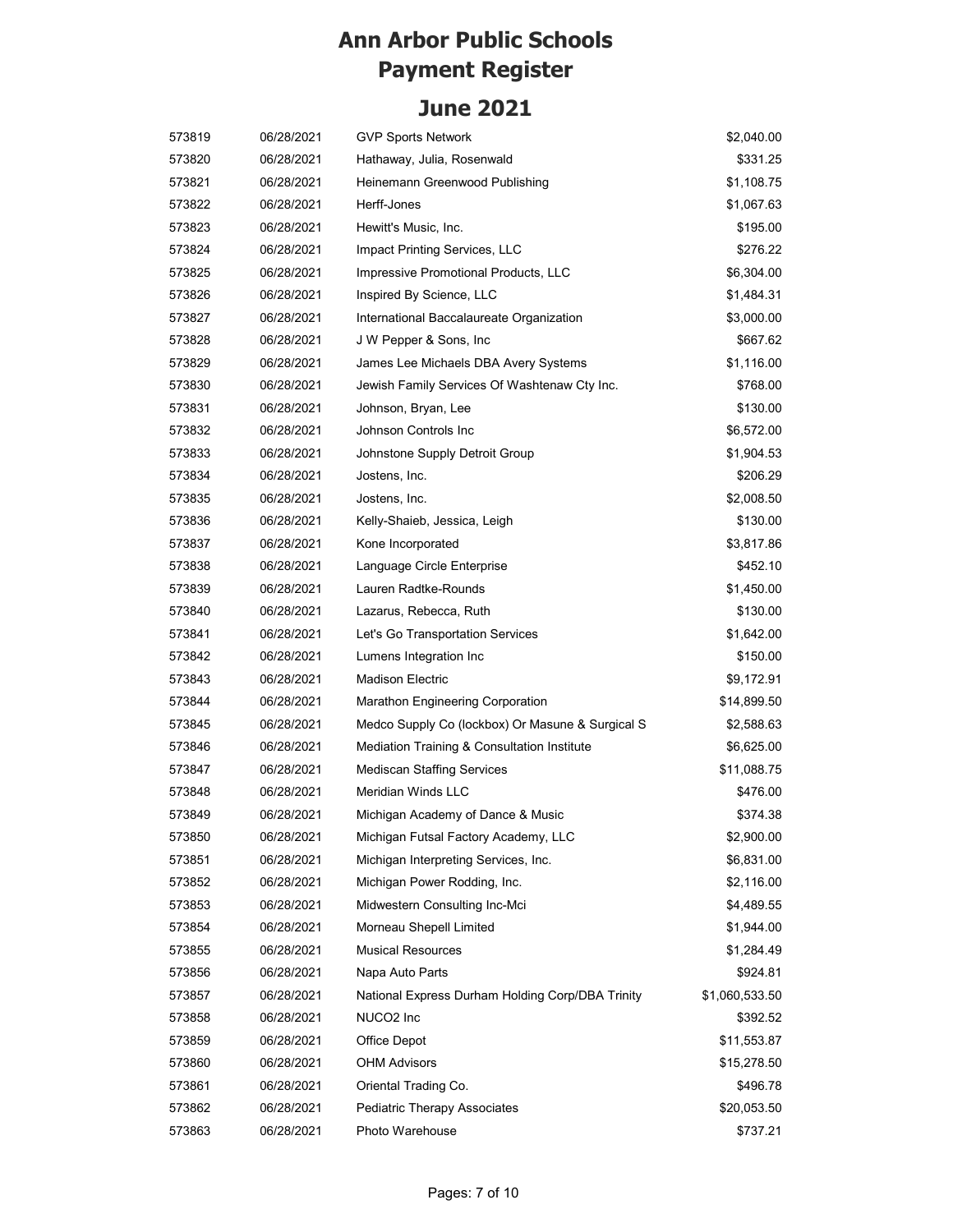| 573864 | 06/28/2021 | Pioneer High School Petty Cash Or                   | \$449.46     |
|--------|------------|-----------------------------------------------------|--------------|
| 573865 | 06/28/2021 | Pioneer Valley Educational Press                    | \$2,869.56   |
| 573866 | 06/28/2021 | Pipetek Infrastructure Services                     | \$2,250.00   |
| 573867 | 06/28/2021 | <b>Pitney Bowes</b>                                 | \$452.79     |
| 573868 | 06/28/2021 | <b>Pittsfield Charter Township</b>                  | \$616.92     |
| 573869 | 06/28/2021 | Plaques & Such LLC                                  | \$289.50     |
| 573870 | 06/28/2021 | Platinum Psychological Services                     | \$4,590.00   |
| 573871 | 06/28/2021 | Presidio Infrastructure Solutions LLC               | \$1,712.00   |
| 573872 | 06/28/2021 | ProCare Therapy, Inc.                               | \$4,950.00   |
| 573873 | 06/28/2021 | QBS, LLC.                                           | \$192.00     |
| 573874 | 06/28/2021 | Querijero, Ernesto                                  | \$130.00     |
| 573875 | 06/28/2021 | <b>Quill Corporation</b>                            | \$811.02     |
| 573876 | 06/28/2021 | Rent A John                                         | \$850.00     |
| 573877 | 06/28/2021 | <b>Resolute Protection Specialists</b>              | \$5,339.75   |
| 573878 | 06/28/2021 | RJ Landau Partners                                  | \$3,918.75   |
| 573879 | 06/28/2021 | Roberts Installation & Repair                       | \$14,458.00  |
| 573880 | 06/28/2021 | <b>Rovin Ceramics</b>                               | \$1,230.00   |
| 573881 | 06/28/2021 | Safety Systems, Inc.                                | \$219.00     |
| 573882 | 06/28/2021 | Saline Area Schools                                 | \$207,105.74 |
| 573883 | 06/28/2021 | Sani-Vac Service, Inc.                              | \$62,750.00  |
| 573884 | 06/28/2021 | Scholastic Inc                                      | \$742.51     |
| 573885 | 06/28/2021 | School Specialty Inc*                               | \$758.92     |
| 573886 | 06/28/2021 | Secrest, Wardle, Lynch, Hampton, Truex & Morley, Pc | \$687.38     |
| 573887 | 06/28/2021 | Shar Products Co.                                   | \$699.98     |
| 573888 | 06/28/2021 | Simply Construction & Excavating, LLC               | \$29,000.00  |
| 573889 | 06/28/2021 | Skyline HS Petty Cash or Cory McElmeel              | \$160.48     |
| 573890 | 06/28/2021 | Soliant Health                                      | \$10,080.00  |
| 573891 | 06/28/2021 | Sports & Recreation, LLC                            | \$6,021.66   |
| 573892 | 06/28/2021 | Stantec Architecture Inc.                           | \$39,161.59  |
| 573893 | 06/28/2021 | Staples Advantage                                   | \$66.48      |
| 573894 | 06/28/2021 | State Of Michigan Labor And Economic G              | \$900.00     |
| 573895 | 06/28/2021 | Stericycle                                          | \$745.30     |
| 573896 | 06/28/2021 | Stevens Disposal & Recycling Services Inc           | \$2,240.00   |
| 573897 | 06/28/2021 | Stone & Dirt                                        | \$74,328.00  |
| 573898 | 06/28/2021 | Sunbelt Rental, Inc.                                | \$8,913.25   |
| 573899 | 06/28/2021 | <b>Superior Text</b>                                | \$259.50     |
| 573900 | 06/28/2021 | <b>Susan Eunice Baskett</b>                         | \$130.00     |
| 573901 | 06/28/2021 | The Reading Warehouse                               | \$802.50     |
| 573902 | 06/28/2021 | The Regents of the University of Michigan           | \$6,000.00   |
| 573903 | 06/28/2021 | The Sherwin-Williams Company                        | \$2,063.92   |
| 573904 | 06/28/2021 | <b>Therapy Travelers</b>                            | \$7,552.50   |
| 573905 | 06/28/2021 | Trafera Holdings, LLC                               | \$23,960.00  |
| 573906 | 06/28/2021 | <b>Treetown Murals LLC</b>                          | \$10,446.73  |
| 573907 | 06/28/2021 | ULINE, INC.                                         | \$546.72     |
| 573908 | 06/28/2021 | University of Michigan, MedSport                    | \$24,000.00  |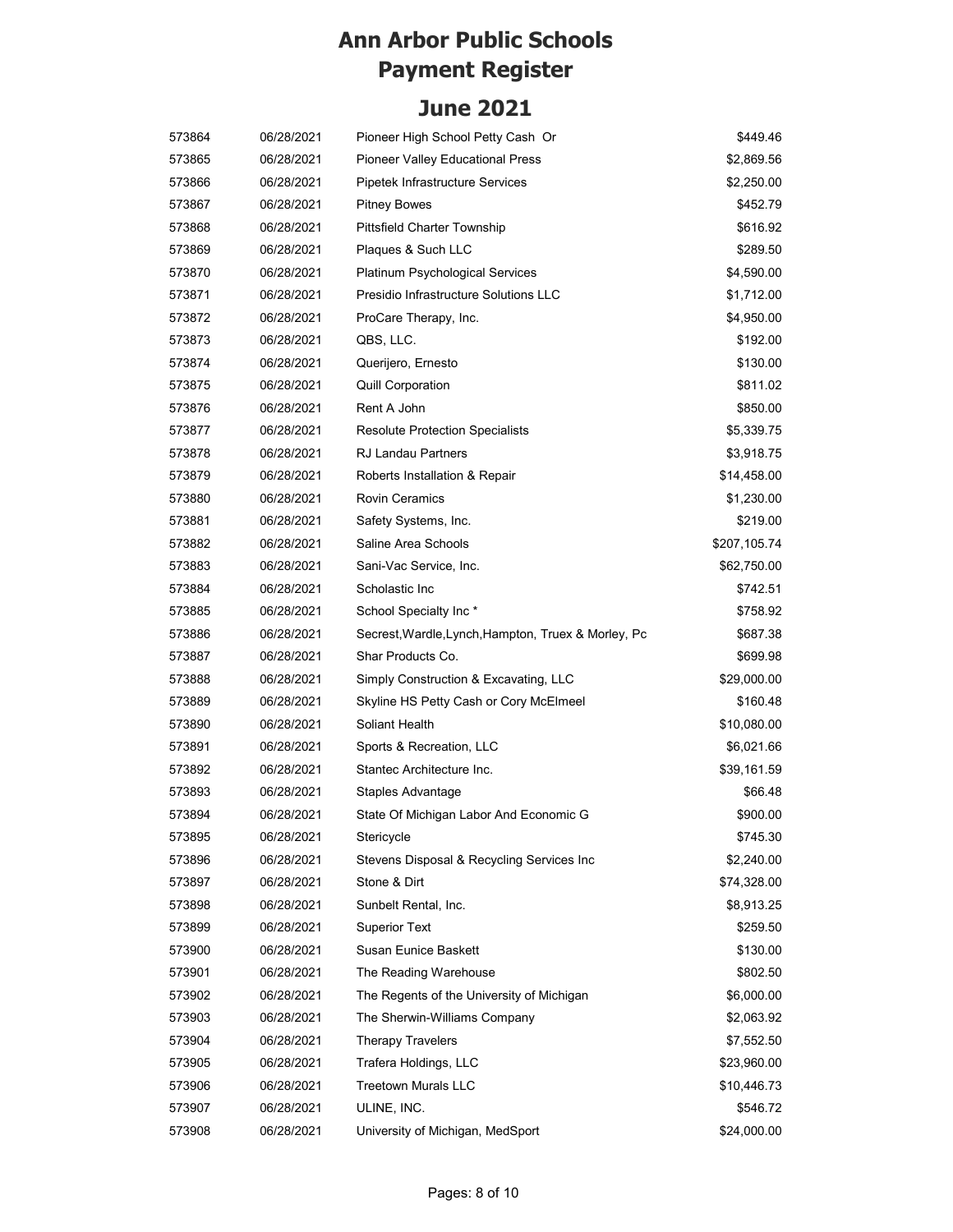| 573909 | 06/28/2021 | <b>University Translator Services</b>  | \$3,510.00  |
|--------|------------|----------------------------------------|-------------|
| 573910 | 06/28/2021 | Us Bank                                | \$300.00    |
| 573911 | 06/28/2021 | Venture International LLC              | \$1,125.00  |
| 573912 | 06/28/2021 | Vex Robotics, Inc.                     | \$608.87    |
| 573913 | 06/28/2021 | Video And Internet Stuff, Llc          | \$1,750.00  |
| 573914 | 06/28/2021 | Virginia Tech                          | \$278.86    |
| 573915 | 06/28/2021 | W.J. O'Neil Company                    | \$60,308.90 |
| 573916 | 06/28/2021 | Washtenaw Intermediate School District | \$21,867.00 |
| 573917 | 06/28/2021 | Williams Scotsman, Inc                 | \$94.00     |
| 573918 | 06/28/2021 | <b>Wolverine Sports Supply</b>         | \$860.56    |
| 573919 | 06/28/2021 | Wolverine Supply Inc                   | \$940.03    |
| 573920 | 06/28/2021 | Young Supply Co                        | \$1,782.85  |
| 573921 | 06/28/2021 | Paradigm Equities Inc                  | \$93,106.63 |
| 573922 | 06/28/2021 | Al Musawi, Huda                        | \$75.00     |
| 573923 | 06/28/2021 | Ball, Samuel                           | \$50.00     |
| 573924 | 06/28/2021 | Benhamida, Beatrice                    | \$14.25     |
| 573925 | 06/28/2021 | Boyd, Alexander                        | \$25.00     |
| 573926 | 06/28/2021 | Boyse Peacor, Yvette                   | \$25.00     |
| 573927 | 06/28/2021 | Carcassi, Matteo                       | \$50.00     |
| 573928 | 06/28/2021 | Carlson, Brad                          | \$14.50     |
| 573929 | 06/28/2021 | Chakravarthy, Shruthi                  | \$75.00     |
| 573930 | 06/28/2021 | Chen, Lydia                            | \$75.00     |
| 573931 | 06/28/2021 | Chen, Shu                              | \$43.85     |
| 573932 | 06/28/2021 | Cheng, Abby                            | \$50.00     |
| 573933 | 06/28/2021 | Chugh, Shailen                         | \$50.00     |
| 573934 | 06/28/2021 | Connor, Lucas                          | \$75.00     |
| 573935 | 06/28/2021 | Cook, Scott                            | \$25.00     |
| 573936 | 06/28/2021 | Coolican, Mary Katharine               | \$25.00     |
| 573937 | 06/28/2021 | Corey, Mary                            | \$75.00     |
| 573938 | 06/28/2021 | Corey, Mary                            | \$25.00     |
| 573939 | 06/28/2021 | Corrin, Jacob                          | \$50.00     |
| 573940 | 06/28/2021 | Cui, Charlotte                         | \$50.00     |
| 573941 | 06/28/2021 | Davidson-Walshe, Lillian               | \$50.00     |
| 573942 | 06/28/2021 | DeMott, Cassandra                      | \$25.00     |
| 573943 | 06/28/2021 | Detailing, D.H.                        | \$400.00    |
| 573944 | 06/28/2021 | Drews, Theresa                         | \$58.60     |
| 573945 | 06/28/2021 | Gozon, Marcus                          | \$75.00     |
| 573946 | 06/28/2021 | Guo, Yanhong                           | \$239.50    |
| 573947 | 06/28/2021 | Harlock, Mary-Grace                    | \$75.00     |
| 573948 | 06/28/2021 | Hodges, Josephine                      | \$25.00     |
| 573949 | 06/28/2021 | Hoffmann, Billie                       | \$25.00     |
| 573950 | 06/28/2021 | Hong, Clare                            | \$50.00     |
| 573951 | 06/28/2021 | Hooker, Karlee                         | \$25.00     |
| 573952 | 06/28/2021 | Jordan Galarza, Maria                  | \$50.00     |
| 573953 | 06/28/2021 | Klayman, Rachel                        | \$21.00     |